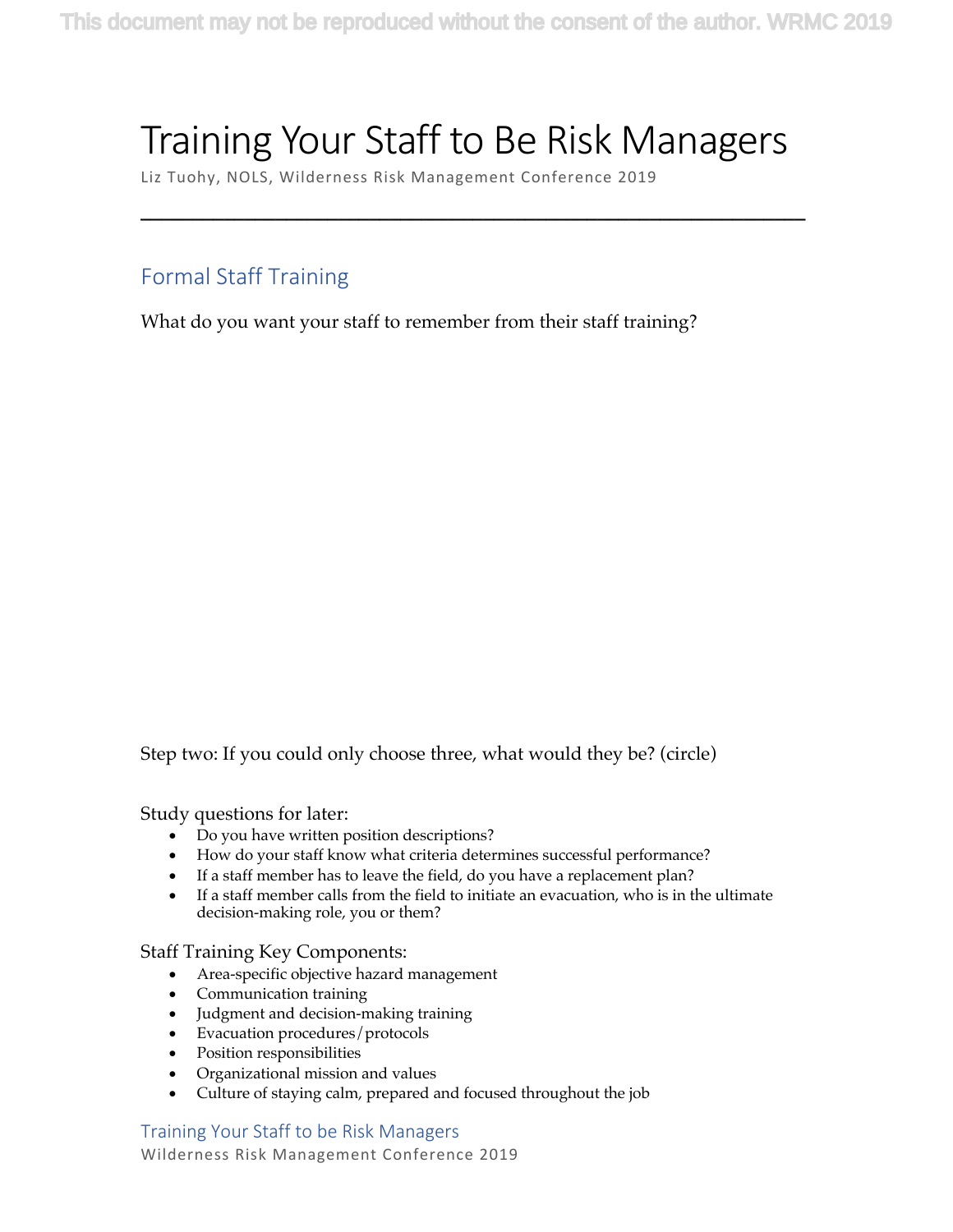## Risk Management Framework

1. Write down 4 - 6 hazards in your program that could cause a fatality, disabling injury, or traumatic stress injury.

2. Identify one way that you can make an organizational distinction between the hazards listed above, and hazards that do not have as severe a consequence.

#### Study questions for later:

- Do you have organizational expectations for managing the significant objective hazards?
- Are you confident in your staff's ability to assess and manage significant hazards in their course areas?
- Does your staff have a common language for decision making?
- Does your staff reflect back on their decisions?
- What distracts your staff from the primary goals of risk management?
- How can you support focused prioritization by your field staff?

#### Framework Key Points:

You want your staff to make good decisions around potentially life-threatening hazards. You want your trip leaders to be able to:

- Recognize a hazard is life threatening. Wish it said: recognize a hazard with a potentially severe consequence.
- Calmly assess and make a good plan for managing that hazard that takes into considerations both the objective hazard and subjective factors.
- Communicate that plan to everyone involved.

Training Your Staff to be Risk Managers Wilderness Risk Management Conference 2019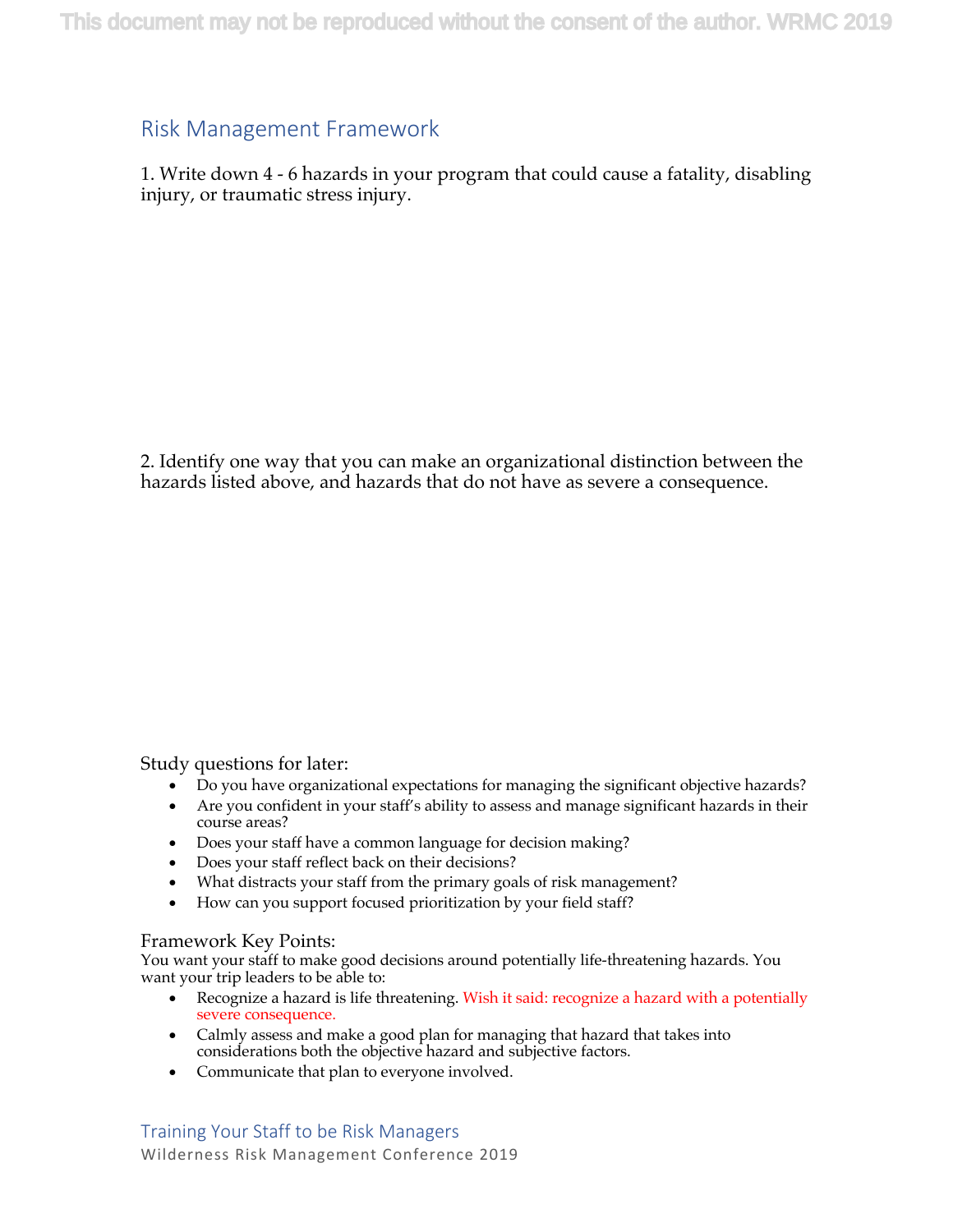## Culture of Learning

Identify where your organization falls in each of the following continuums: Continuum 1 I think staff regularly reflect on decision making

> I do not know of regular habits or structure that supports reflecting on decisions.

Continuum 2 I think that in the field, staff act in full accordance with organizational expectations.

> I think that staff do not always act according to organizational expectations.

Continuum 3 As an administrator I can give you data that explains what risks our program encounters regularly and how we manage them.

> I'm not sure what incidents occurred last summer, other than the "big one".

Continuum 4 Staff have awareness of how to mitigate power dynamics in decision making.

> I see a pattern of power dynamics getting in the way of decision making and feedback.

Continuum 5 In the field, staff remain calm, prepared and focused so that they are able to make good decisions.

> Staff are overwhelmed in the field with all the things that they have to remember and manage, and they make decisions in a state of chaos.

Training Your Staff to be Risk Managers Wilderness Risk Management Conference 2019